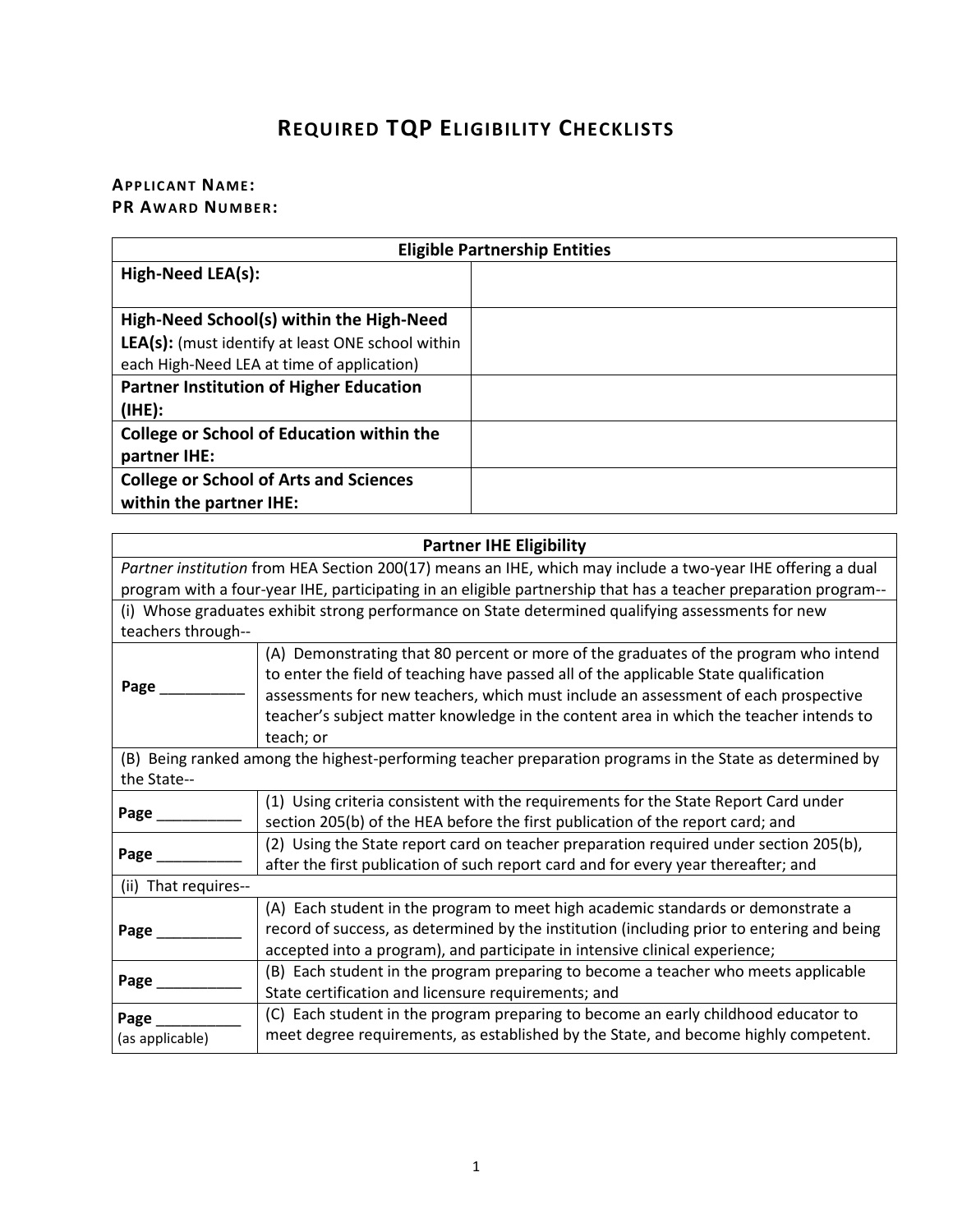## **High-Need LEA and High-Need School Eligibility**

**INSTRUCTIONS:** Applicants must use this checklist to indicate the option used to support applicant eligibility and the page of where this information can be found in their application. Eligible applicants must include information that confirms whether each LEA (or consortium of LEAs) to be served under the TQP grant meet the statutory definition of high-need LEA. For each high-need LEA, data must be submitted for all three required components: poverty/rural area, teacher need, and high-need school within the partner high need LEA. Within each component, the applicant should identify with option they have selected and indicate the page number where that information can be found in the project narrative.

Applicants must use one checklist per High-Need LEA or upload a chart that includes this required information for all applicant high-need LEAs.

| <b>Poverty/Rural Area (Component A)</b> |                                                                                                                                                                                                                                                                                                                                                                                                                                                                                                                                                                                                                                                                                     |
|-----------------------------------------|-------------------------------------------------------------------------------------------------------------------------------------------------------------------------------------------------------------------------------------------------------------------------------------------------------------------------------------------------------------------------------------------------------------------------------------------------------------------------------------------------------------------------------------------------------------------------------------------------------------------------------------------------------------------------------------|
|                                         | A1: Provide the percentage that demonstrates that not less than 20% of the children served<br>by the LEA(s) are children from low-income families.                                                                                                                                                                                                                                                                                                                                                                                                                                                                                                                                  |
| (pg.)                                   | <b>OR</b>                                                                                                                                                                                                                                                                                                                                                                                                                                                                                                                                                                                                                                                                           |
| (pg.)                                   | A2: Provide the number that demonstrates that the LEA(s) is one that serves not fewer than<br>10,000 children from low-income families.<br>OR                                                                                                                                                                                                                                                                                                                                                                                                                                                                                                                                       |
| (pg.)                                   | A3: Document that the LEA(s) meets the eligibility requirements for funding under the Small,<br>Rural School Achievement (SRSA) Program under section 6211(b) of the ESEA.<br><b>OR</b>                                                                                                                                                                                                                                                                                                                                                                                                                                                                                             |
| (pg.)                                   | A4: Document that the LEA(s) meets the eligibility requirements for funding under the Rural<br>and Low-Income School (RLIS) Program under section 6221(b) of the ESEA.                                                                                                                                                                                                                                                                                                                                                                                                                                                                                                              |
| <b>Teacher Need (Component B)</b>       |                                                                                                                                                                                                                                                                                                                                                                                                                                                                                                                                                                                                                                                                                     |
| (pg.)                                   | B1: The Department may accept data that demonstrates that the participating teachers in the<br>participating LEA(s) have a lack of training in the academic subject areas or grade levels in<br>which they were trained to teach. An applicant may demonstrate that they meet the<br>statutory requirement of a "high percentage of teachers" by including appropriate<br>comparison data, which may include State or National-level data to indicate that the<br>participating LEA(s) have a "high percentage of teachers not teaching in the academic subject<br>areas or grade levels in which the teachers were trained to teach" in relation to State or<br>National averages. |
|                                         | <b>OR</b>                                                                                                                                                                                                                                                                                                                                                                                                                                                                                                                                                                                                                                                                           |
| (pg.)                                   | B2: The Department may accept data that demonstrates that the participating LEA(s) has a<br>"high percentage," of teachers with "emergency, provisional or temporary certification or<br>licensure." An applicant may demonstrate they meet this statutory requirement by including<br>appropriate comparison data, which may include State or National-level data to indicate that<br>the participating LEA(s) have a "high percentage of teachers with emergency, provisional, or<br>temporary certification or licensure" in relation to State or National averages.<br>OR                                                                                                       |
|                                         | B3: The Department may accept data that demonstrates that the participating LEA(s) has a                                                                                                                                                                                                                                                                                                                                                                                                                                                                                                                                                                                            |
|                                         | "high annual teacher turnover rate." An applicant may demonstrate they meet this statutory                                                                                                                                                                                                                                                                                                                                                                                                                                                                                                                                                                                          |